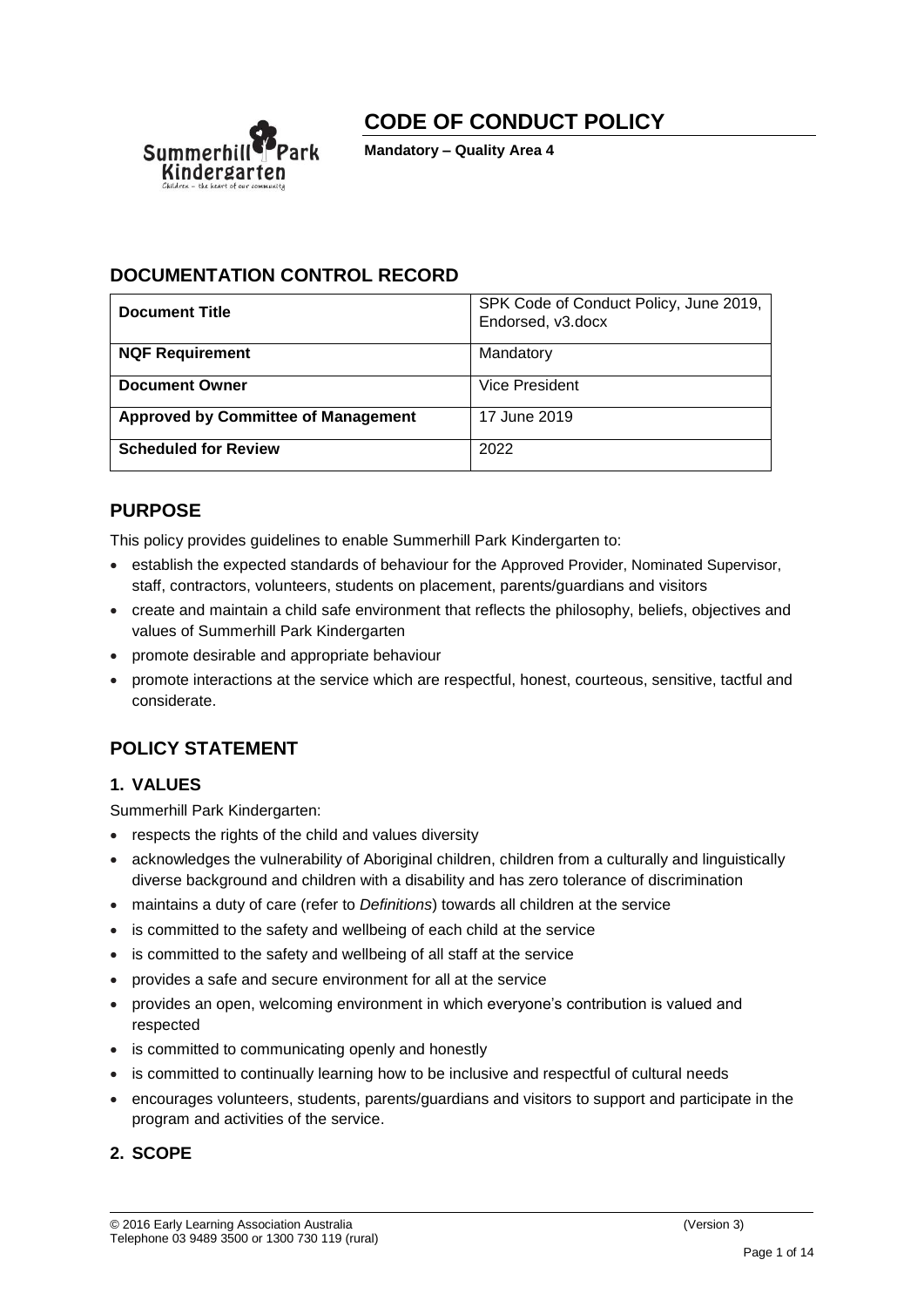This policy applies to the Approved Provider, Nominated Supervisor, staff, contractors, volunteers, students on placement, parents/guardians and visitors attending the programs and activities of Summerhill Park Kindergarten.

## **3. BACKGROUND AND LEGISLATION**

#### **Background**

Codes of conduct establish standards of behaviour to be followed and define how individuals are expected to behave towards each other, towards the children in their care, and towards other organisations and individuals in the community.

The Approved Provider, Nominated Supervisor and staff have a duty of care to the children attending the service and must ensure 'that every reasonable precaution is taken to protect children being educated and cared for by the service from harm and from any hazard likely to cause injury' (National Law: Section 167).

The *National Quality Standard* requires that staff are respectful and ethical and that 'professional standards guide practice, interactions and relationships' (*National Quality Standard*: 4.2 and 4.2.1).

Employers also have a legal responsibility to provide, as far as is practicable, a safe workplace that is free from discrimination, bullying and harassment.

Child Safe Standard 3 requires services to develop and review codes of conduct that establish clear expectations for appropriate behaviour with children including:

- how to respond to risks adults may pose to children or that children may pose to each other
- how to ensure the cultural safety of Aboriginal children and culturally and linguistically diverse children
- how to be inclusive of all children, including children with a disability.

A Code of Conduct should be informed by the service's philosophy, beliefs and values, and based on ethical principles of mutual respect, equity and fairness. Consideration should be given to the Victorian Teaching Profession *Code of Conduct and the Code of Ethics* and to the Early Childhood Australia's *Code of Ethics* in developing the code of conduct.

The Approved Provider must ensure that the Nominated Supervisor, staff, contractors, volunteers, students on placement, parents/guardians, children and others attending the programs and activities of Summerhill Park Kindergarten adhere to the expectations outlined in the Code of Conduct when communicating to and interacting with:

- children at the service and their parents and family members
- each other
- others in the community.

#### **Legislation and standards**

Relevant legislation and standards include but are not limited to:

- *[Charter of Human Rights and Responsibilities Act 2006](http://www.legislation.vic.gov.au/Domino/Web_Notes/LDMS/PubStatbook.nsf/f932b66241ecf1b7ca256e92000e23be/54d73763ef9dca36ca2571b6002428b0!OpenDocument)* (Vic)
- *Child Safe Standards* (Vic)
- *Children, Youth and Families Act 2005* (Vic)
- *Child Wellbeing and Safety Act 2005* (Vic)
- *Disability Discrimination Act 1992* (Cth)
- *Education and Care Services National Law Act 2010*: Sections 166, 167, 174
- *Education and Care Services National Regulations 2011*: Regulations 155, 156, 157, 175
- *Equal Opportunity Act 2010* (Vic)
- *Fair Work Act 2009* (Cth)
- Fair Work Regulations 2009 (Cth)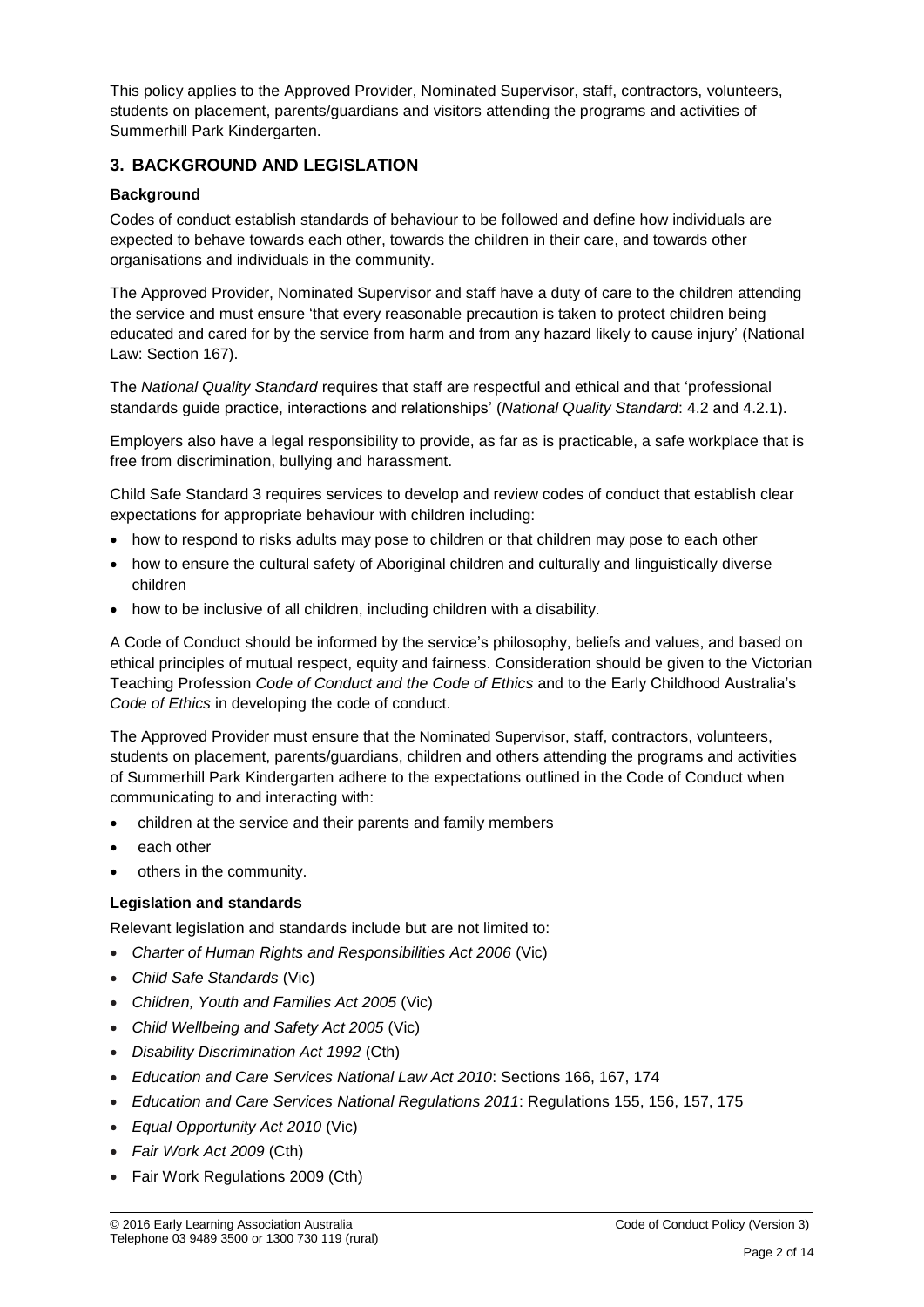- National Quality Standard, Quality Area 4: Staffing Arrangements
	- − Standard 4.2: Educators, coordinators and staff members are respectful and ethical
		- − Element 4.2.1: Professional standards guide practice, interactions and relationships
- *Occupational Health and Safety Act 2004* (Vic)
- *Occupational Health and Safety Regulations 2007* (Vic)
- *Racial Discrimination Act 1975* (Cth)
- *[Racial and Religious Tolerance Act 2001](http://www.legislation.vic.gov.au/Domino/Web_Notes/LDMS/PubLawToday.nsf/a12f6f60fbd56800ca256de500201e54/ab66aeef028f70e7ca2576400082797c%21OpenDocument)* (Vic)
- *Sex Discrimination Act 1984* (Cth)
- Victorian Institute of Teaching *The Victorian Teaching Profession Code of Conduct*
- Victorian Institute of Teaching *The Victorian Teaching Profession Code of Ethics*

The most current amendments to listed legislation can be found at:

- Victorian Legislation Victorian Law Today: [http://www.legislation.vic.gov.au](http://www.legislation.vic.gov.au/)
- Commonwealth Legislation Federal Register of Legislation[: https://www.legislation.gov.au/](https://www.legislation.gov.au/)

# **4. DEFINITIONS**

The terms defined in this section relate specifically to this policy. For commonly used terms e.g. Approved Provider, Nominated Supervisor, Regulatory Authority etc. refer to the *General Definitions* section of this manual.

**Bullying:** Repeated verbal, physical, social or psychological behaviour that is harmful and involves the misuse of power by an individual or group towards one or more persons. Bullying occurs when one or more people deliberately and repeatedly upset or hurt another person, damage their property, reputation or social acceptance.

**Duty of care:** A common law concept that refers to the responsibilities of organisations to provide people with an adequate level of protection against harm and all reasonably foreseeable risk of injury.

**Ethical conduct:** Behavior which reflects values or a code of conduct.

**Harassment:** When someone is demeaning, derogatory or intimidating towards another person. Harassment includes:

- racial taunts
- taunts about sexual orientation or gender identity
- sexual harassment: unwelcome physical, verbal or written behaviour of a sexual nature
- repeated insulting remarks.

**Investigator:** A person/staff member assigned or organization engaged with the responsibility of investigating suspected breaches of the Code of Conduct by the Approved Provider.

**Notifiable complaint:** A complaint that alleges a breach of the Education and Care Services National Act or Regulation, or alleges that the health, safety or wellbeing of a child at the service may have been compromised. Any complaint of this nature must be reported by the Approved Provider to the secretary of DET within 24 hours of the complaint being made (Section 174(2)(b), Regulation 176(2)(b)). Written reports to DET must include:

- details of the event or incident
- the name of the person who initially made the complaint
- if appropriate, the name of the child concerned and the condition of the child, including a medical or incident report (where relevant)
- contact details of a nominated member of the Grievances Subcommittee/investigator
- any other relevant information.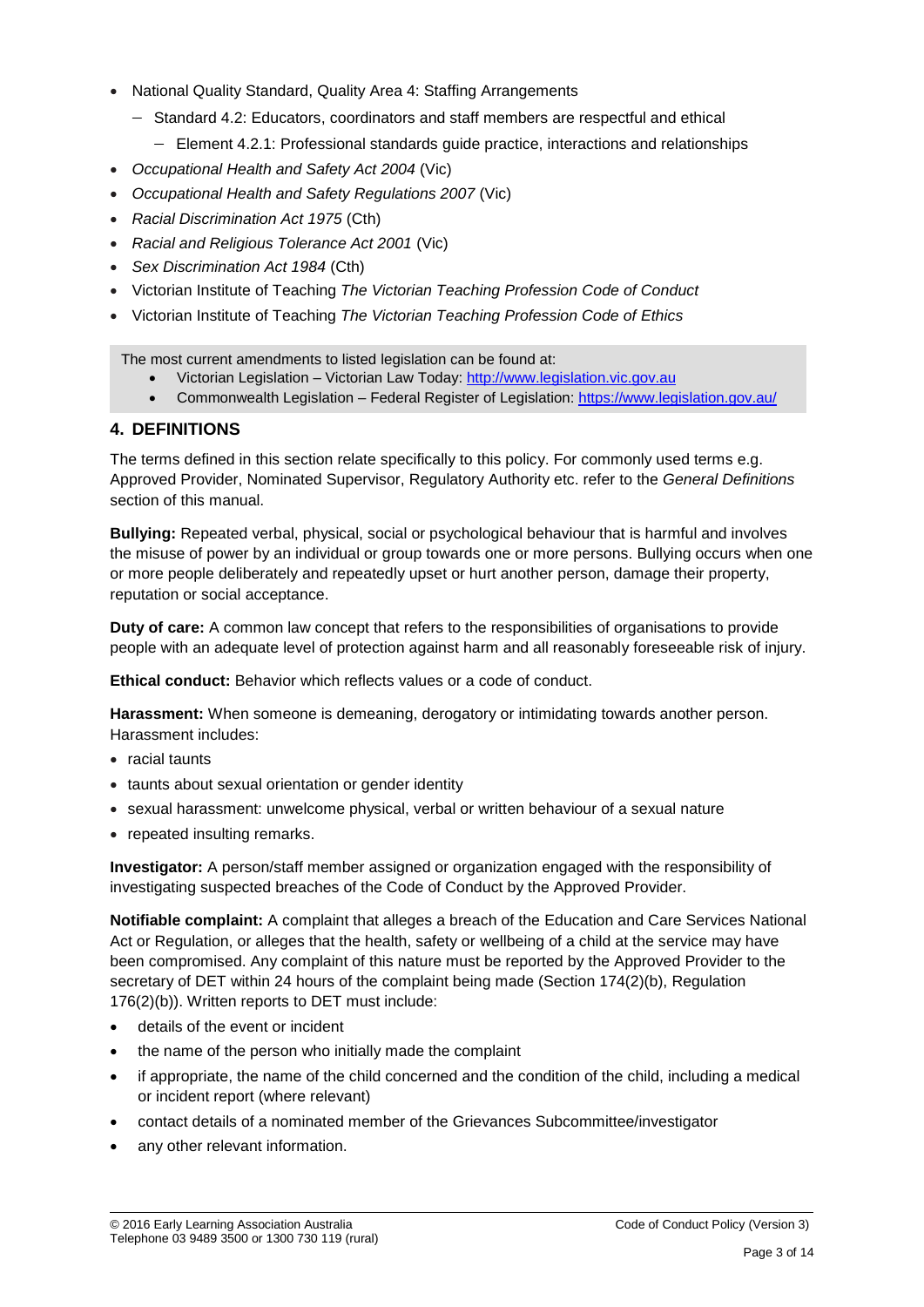Written notification of complaints must be submitted via the National Quality Agenda IT system (NQAITS): [http://www.acecqa.gov.au/national-quality-agenda-it-system.](http://www.acecqa.gov.au/national-quality-agenda-it-system) If the Approved Provider is unsure whether the matter is a notifiable complaint, it is good practice to contact DET for confirmation.

**Respect:** Demonstrating regard for the rights of individuals, for different values and points of views.

**Serious incident:** A serious incident is defined as (regulation 12):

- the death of a child
	- while being cared for by an education and care service; or
	- following an incident while being educated and cared for by an education and care service
- any incident involving serious injury or trauma to, or illness of, a child while being educated and cared for by an education and care service -
	- which a reasonable person would consider required urgent medical attention from a registered medical practitioner (examples include broken limbs or anaphylaxis reaction) attention of a registered medical practitioner; or
	- for which the child attended, or ought reasonably to have attended a hospital.
- any incident where the attendance by emergency services at the education and care service premises was sought, or ought reasonably to have been sought
- any circumstances where a child being educated and cared for by an education and care service appears to be missing or cannot be accounted for;
	- appears to have been taken or removed from the education and care services premises in a manner that contravenes National Regulations;
	- is mistakenly locked in or locked out of the education and care service premises or any part of the premises.

The Regulatory Authority must be notified of a serious incident (section 174(2)(a)) **in writing in the case of:**

- the death of a child, as soon as practicable but within 24 hours of the death, or the time that the person becomes aware of the death
- any other serious incident, within 24 hours of the incident or the time that the person becomes aware of the incident

Written notification of serious incidents must be submitted via the ACECQA portal using the appropriate forms at [http://acecqa.gov.au/notifications.](http://acecqa.gov.au/notifications)

**Support:** Work in a co-operative and positive manner.

## **5. SOURCES AND RELATED POLICIES**

#### **Sources**

- Early Childhood Australia, *Code of Ethics*: [www.earlychildhoodaustralia.org.au](http://www.earlychildhoodaustralia.org.au/)
- United Nations, *The Universal Declaration of Human Rights*: [http://www.un.org/en/universal](http://www.un.org/en/universal-declaration-human-rights/)[declaration-human-rights/](http://www.un.org/en/universal-declaration-human-rights/)
- United Nations, *Convention on The Rights of the Child*:<http://www.unicef.org/crc/>
- Victoria Legal Aid: [www.legalaid.vic.gov.au](http://www.legalaid.vic.gov.au/)
- Victorian Institute of Teaching The Victorian Teaching Profession Code of Conduct and Code of Ethics: [http://www.vit.vic.edu.au](http://www.vit.vic.edu.au/)

#### **Related policies**

- *Child Safe (formerly Child Protection) Policy*
- *Complaints and Grievances Policy*
- *Delivery and Collection of Children Policy*
- *Interactions with Children Policy*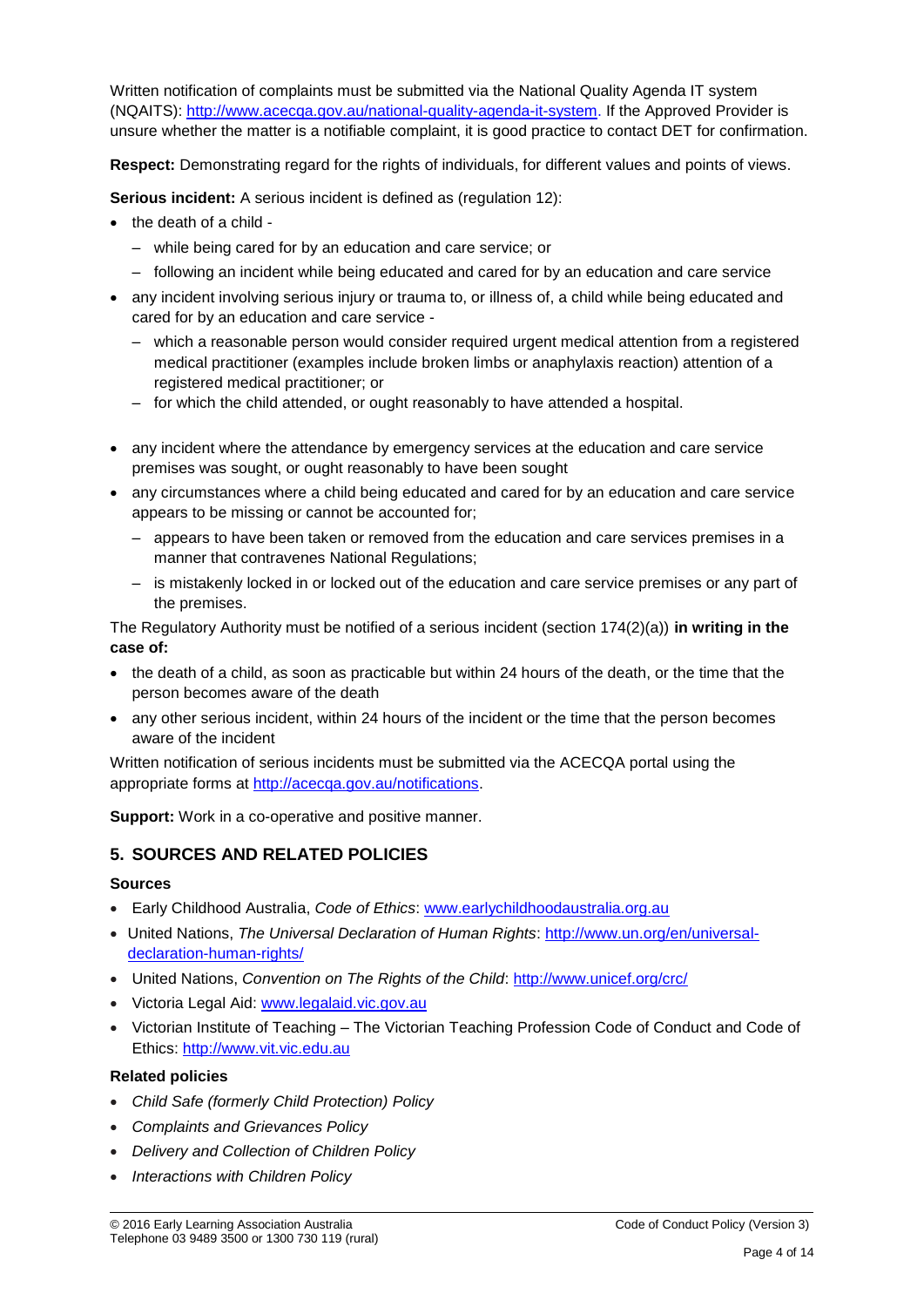- *Occupational Health and Safety Policy*
- *Privacy and Confidentiality Policy*
- *Relaxation and Sleep Policy*
- *Staffing Policy*

## **RESPONSIBILITIES**

#### **The Approved Provider is responsible for:**

- providing a safe environment for staff, contractors, volunteers, students on placement, parents/guardians, children and others attending the programs and activities of Summerhill Park Kindergarten
- providing guidance through leadership and by being a positive role model
- developing and updating/ reviewing codes of conduct for Summerhill Park Kindergarten in collaboration with the Nominated Supervisor, staff, parents/guardians, children and others involved with the service (refer to Attachments 1 and 3)
- ensuring that staff, volunteers, students and parents/guardians are provided with a copy of this policy on employment, engagement or enrolment at the service and that the current codes of conduct are publicly displayed and promoted to everyone including contractors and visitors
- ensuring that staff complete and sign the *Code of Conduct Acknowledgement* (refer to Attachment 2) and that these are filed with individual staff records upon engagement in the service
- ensuring that the codes of conduct are regularly discussed at staff meetings to reinforce expectations
- developing a culture of accountability within the service for complying with the code(s) of conduct and being prepared to respond when behavioural expectations are not adhered to
- ensuring that all children being educated and cared for at Summerhill Park Kindergarten are protected from harm and any hazard likely to cause injury (National Law: Section 167) and that the children know who to speak to about any concerns and that their concerns are followed-up
- working with the Nominated Supervisor, staff, students, volunteers, parents/guardians and others at the service to provide an environment that encourages positive interactions, supports constructive feedback and holds one another to the codes of conduct
- ensuring that parents/guardians of a child attending the service can enter the service premises at any time that the child is being educated and cared for, except where this may pose a risk to the safety of children or staff, or conflict with any duty of care of the Approved Provider, Nominated Supervisor or educators under the Law (Regulation 157)
- ensuring that contractors, volunteers, parent/guardians, students or visitors at the service are not placed in a situation where they are left alone with a child
- respecting individual abilities, needs, cultural practices and beliefs in all interactions, both verbal and non-verbal
- notifying DET in writing within 24 hours of a serious incident (refer to *Definitions*) or of a notifiable complaint (refer to *Definitions*) at the service (National Law: Sections 174(2)(b) and 174(4), National Regulations: Regulations 175(2)(c) and 176(2)(b)) via the NQAITS
- referring notifiable complaints (refer to *Definitions*), grievances or complaints that are unable to be resolved appropriately and in a timely manner to the Grievances Subcommittee/investigator (refer to *Complaints and Grievances Policy*)
- activating the *Complaints and Grievances Policy* on notification of a breach of the *Code of Conduct Policy*
- taking appropriate disciplinary or legal action, or reviewing the terms of employment in the event of misconduct or a serious breach of the *Code of Conduct Policy*
- contacting Police in an emergency situation where it is believed that there is an immediate risk, such as when violence has been threatened or perpetrated or where sexual abuse or grooming is suspected as outlined in the *Child Safe (formerly Child Protection) Policy*.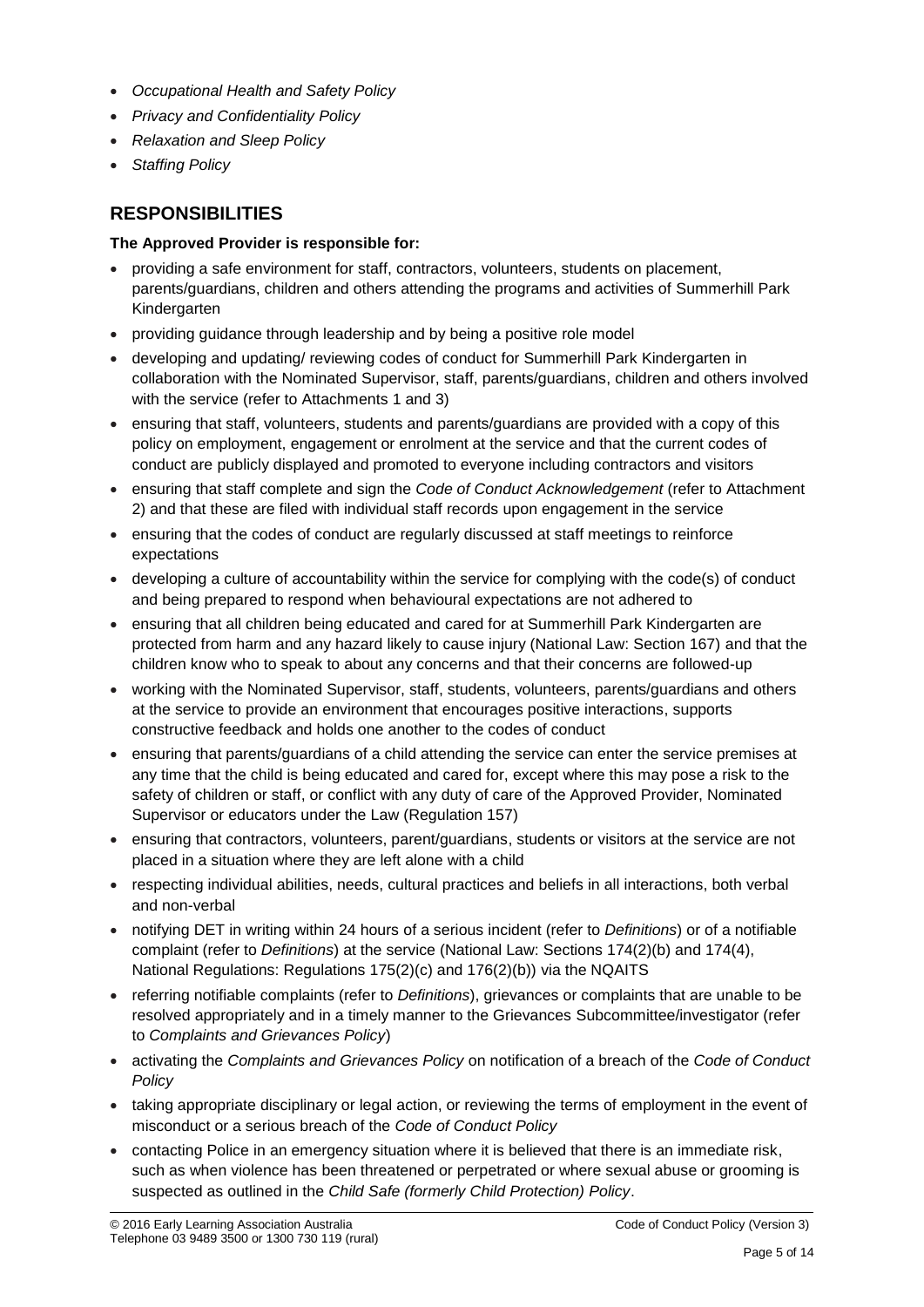#### **The Nominated Supervisor is responsible for:**

- ensuring that the children educated and cared for at Summerhill Park Kindergarten are protected from harm and from any hazard likely to cause injury (National Law: Section 167)
- providing guidance through their leadership and by being a positive role model
- assisting the Approved Provider to develop codes of conduct for staff and parents/guardians, students, contractors, volunteers and visitors (refer to Attachments 1 and 3 for samples)
- completing and signing the *Code of Conduct Acknowledgement* for staff (refer to Attachment 2)
- adhering to the Code of Conduct for staff at all times
- informing the Approved Provider in the event of a serious incident (refer to *Definitions*), of a notifiable complaint (refer to *Definitions*) or of a breach of the *Code of Conduct Policy*
- contacting Police in an emergency situation where it is believed that there is an immediate risk, such as when violence has been threatened or perpetrated, or where sexual abuse or grooming is suspected as outlined in the *Child Safe (formerly Child Protection) Policy*
- working with the Approved Provider, staff, students, volunteers, parents/guardians and others at the service to provide an environment that encourages positive interactions, supports constructive feedback and holds one another to the codes of conduct
- ensuring that parents/guardians, students and volunteers sign the code of conduct (refer to Attachment 4)
- ensuring that parents/guardians of a child attending the service can enter the service premises at any time that the child is being educated and cared for, except where this may pose a risk to the safety of children or staff, or conflict with any duty of care of the Approved Provider, Nominated Supervisor or educators under the Law (Regulation 157)
- developing practices and procedures to ensure that parent/guardians, students, contractors, volunteers or visitors at the service, are not placed in a situation where they are left alone with a child
- respecting individual abilities, needs, cultural practices and beliefs in all interactions, both verbal and non-verbal
- understanding and accepting that serious breaches of this code will be deemed misconduct and may lead to disciplinary or legal action, or a review of their employment.

#### **All staff are responsible for:**

- assisting the Approved Provider to develop a code of conduct for staff (refer to Attachment 1)
- completing and signing the *Code of Conduct Acknowledgement* (refer to Attachment 2)
- adhering to the code of conduct for staff (refer to Attachment 1) at all times
- providing guidance to students, volunteers, parents/guardians, students and visitors through positive role modelling and, when appropriate, clear and respectful directions
- working with the Approved Provider, Nominated Supervisor, their colleagues, students, volunteers, parents/guardians and others at the service to provide an environment that encourages positive interactions, supports constructive feedback and holds one another to the codes of conduct
- ensuring that parents/guardians, students, contractors, volunteers and visitors at the service are not placed in a situation where they are left alone with a child
- informing the Approved Provider in the event of a serious incident (refer to *Definitions*), of a notifiable complaint (refer to *Definitions*) or of a breach of the *Code of Conduct Policy*
- contacting Police in an emergency situation where it is believed that there is an immediate risk, such as when violence has been threatened or perpetrated or where sexual abuse or grooming is suspected as outlined in the *Child Safe (formerly Child Protection) Policy*.
- respecting individual abilities, needs, cultural practices and beliefs in all interactions, both verbal and non-verbal
- understanding and accepting that serious breaches of this code will be deemed misconduct and may lead to disciplinary or legal action, or a review of their employment.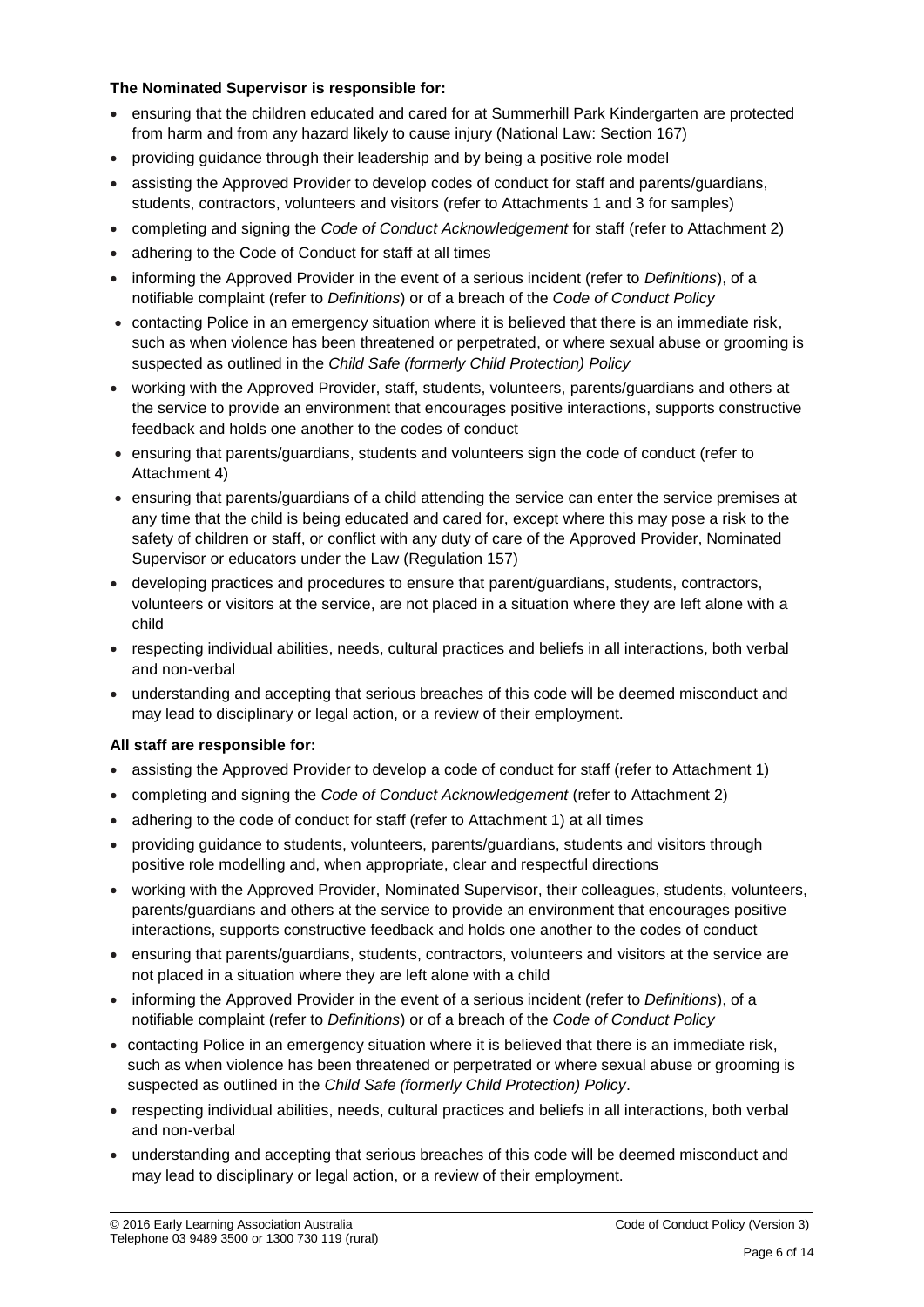#### **Parents/guardians are responsible for:**

- reading the *Code of Conduct Policy*
- completing and signing the Code of Conduct for parents/guardians (refer to Attachments 3 and 4)
- abiding by the Code of Conduct for parents/guardians
- complying with all policies of the service.

#### **Students, contractors, volunteers and visitors while at the service, are responsible for following this policy and its procedures.**

## **EVALUATION**

In order to assess whether the values and purposes of the policy have been achieved, the Approved Provider will:

- regularly seek feedback from everyone affected by the policy regarding its effectiveness
- monitor the implementation, compliance, complaints and incidents in relation to this policy
- assess whether a satisfactory resolution has been achieved in relation to issues arising from this policy
- keep the policy up to date with current legislation, research, policy and best practice
- revise the policy and procedures as part of the service's policy review cycle, or as required
- notify parents/guardians at least 14 days before making any changes to this policy or its procedures.

## **ATTACHMENTS**

- Attachment 1: Sample Code of Conduct for Approved Provider, Nominated Supervisor and all staff
- Attachment 2: Code of Conduct Acknowledgement for staff
- Attachment 3: Sample Code of Conduct for parents/guardians, students, contractors and volunteers
- Attachment 4: Code of Conduct Acknowledgement for parents/guardians, students, contractors and volunteers

## **AUTHORISATION**

This policy was adopted by the Approved Provider of Summerhill Park Kindergarten on 17th June 2019.

## **REVIEW DATE:** APRIL 2022

## **DOCUMENT HISTORY**

| <b>Version</b> | Date               | <b>By</b>                   | Reason for change                                                                                                                                                                      |
|----------------|--------------------|-----------------------------|----------------------------------------------------------------------------------------------------------------------------------------------------------------------------------------|
| 1.0            | 2014               |                             | Initial Draft based on ELAA template (v2).                                                                                                                                             |
|                |                    |                             | Review of document and endorsement by CoM.                                                                                                                                             |
| 2.0            | 4 December<br>2017 | Vice<br>President           | Review and amendments drafted in accordance<br>with ELAA template (v3). Consideration of<br>amendments and policy implementation in Child<br>Safe Subcommittee.<br>Endorsement by CoM. |
| 2.1            | 23 April 2019      | Mira Haldun<br>(consultant) | - Updated legislation section to include<br>jurisdiction where it had been omitted                                                                                                     |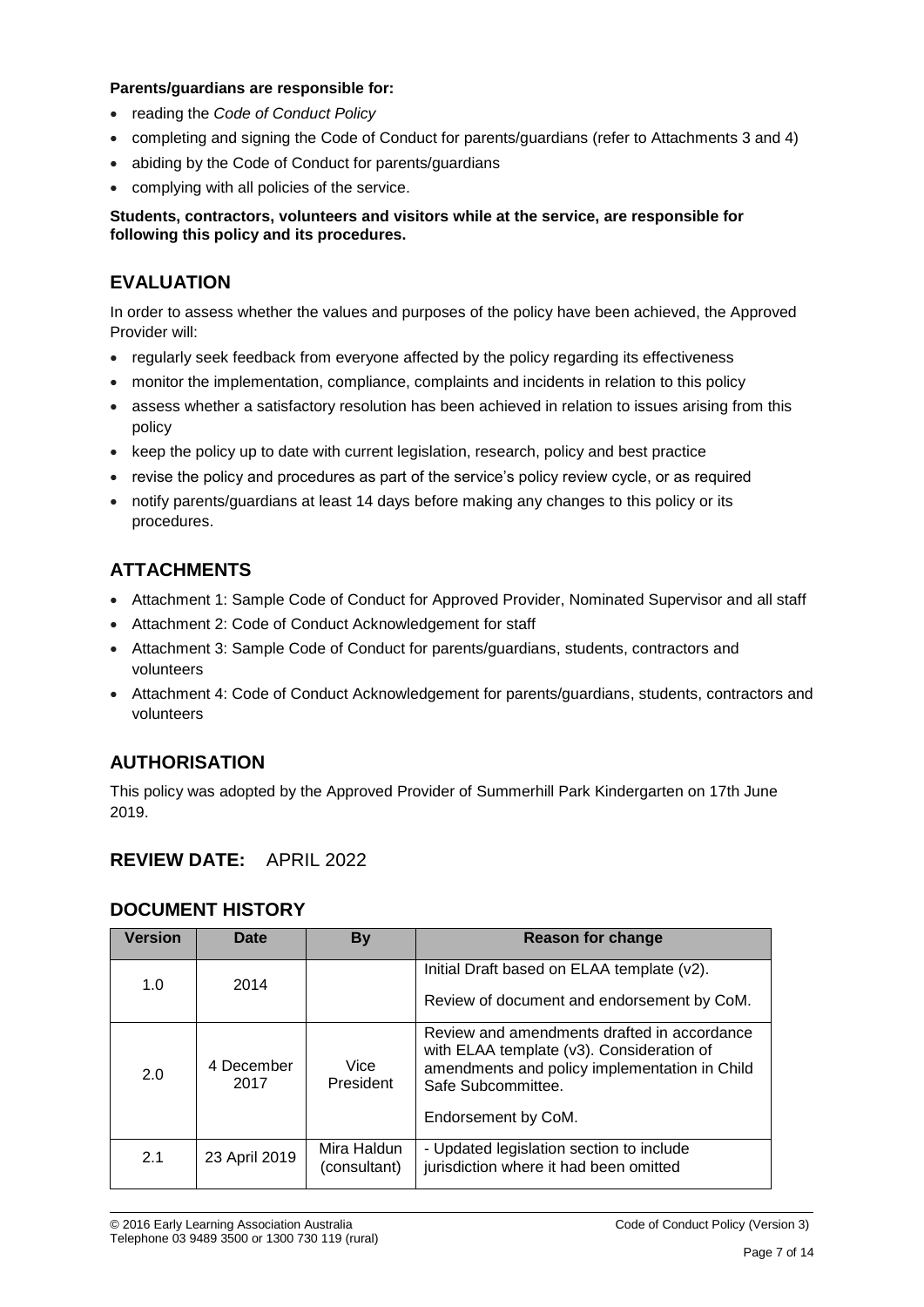|  | 17 June<br>2019 | 2019<br>President<br>Griffith) | Review and endorsement by CoM |
|--|-----------------|--------------------------------|-------------------------------|
|--|-----------------|--------------------------------|-------------------------------|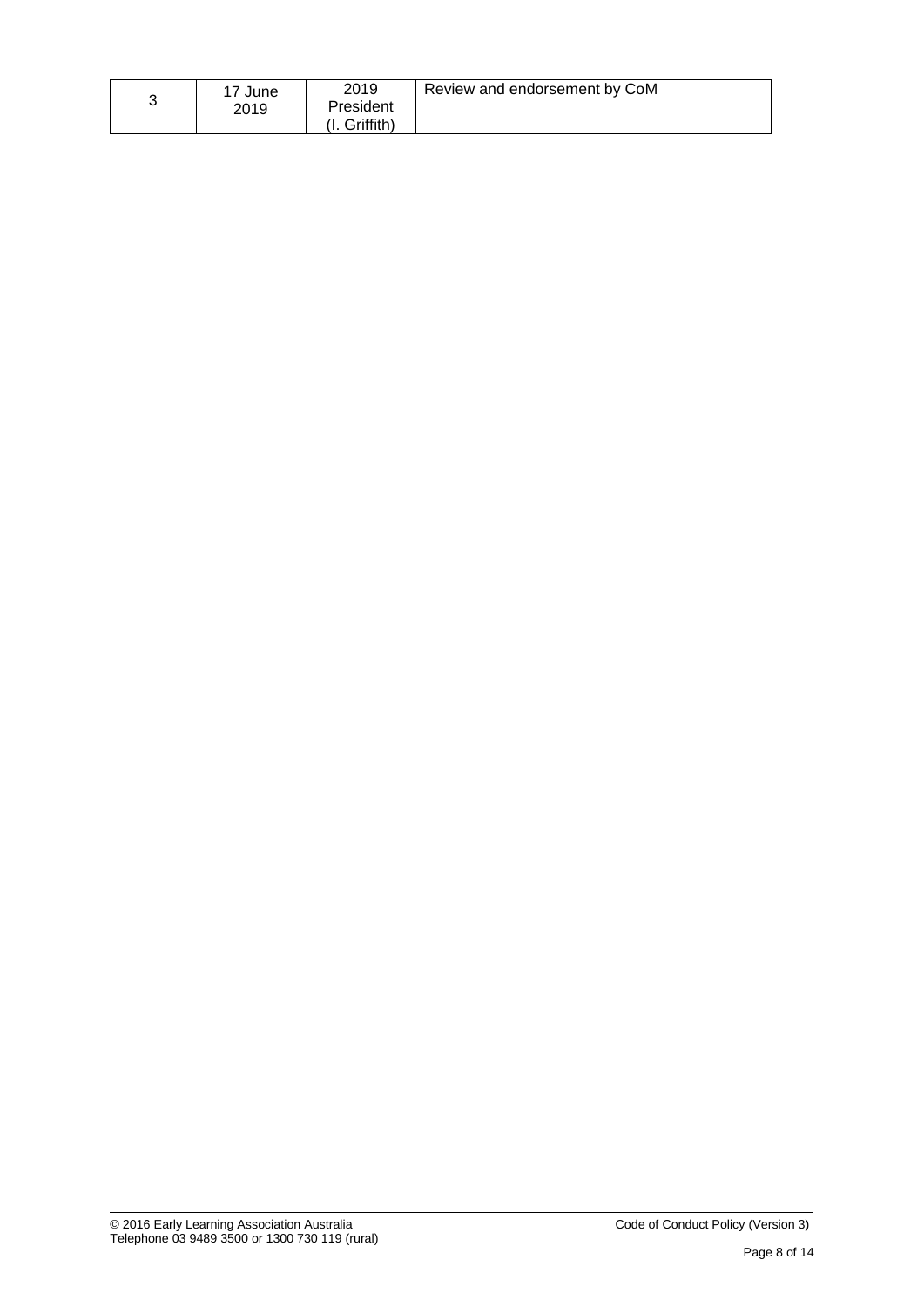## **ATTACHMENT 1 Code of conduct for the Approved Provider, Nominated Supervisor and all staff<sup>1</sup>**

The Approved Provider, Nominated Supervisor and all staff at Summerhill Park Kindergarten are responsible for promoting the safety and wellbeing of children and their families by: welcoming all children and their families and being inclusive

- treating everyone with respect, including listening to and valuing their ideas and opinions
- contributing to a culture of child safety
- adhering to the *Child Safe (formerly Child Protection) Policy* and all other policies
- taking all reasonable steps to protect children from abuse
- respecting the privacy of children and their families, and only disclosing information to people who have a need to know as required under the *Privacy and Confidentiality Policy*
- reporting and acting on any breaches of this Code of Conduct, complaints or concerns.

#### **Professional responsibilities**

The Approved Provider, Nominated Supervisor and all staff demonstrate our commitment to our professional responsibilities by:

undertaking duties in a competent, timely and responsible way

- ensuring our knowledge and expertise is up to date and relevant to our roles
- being aware of the role of other professionals and agencies and working collaboratively and within the limits of our professional expertise
- understanding and complying with legal obligations in relation to:
	- − discrimination, harassment and vilification
	- − negligence
	- − grooming
	- − disclosure of child sexual abuse
	- − protection of a child from child sexual abuse
	- − mandatory reporting
	- − privacy and confidentiality
	- − occupational health and safety, including emergency evaluation procedures
	- − raising any complaints or grievances in accordance with the Complaints and Grievances Policy
	- − maintaining teacher registration and Working with Children checks as applicable.
- raising any complaints or grievances in accordance with the *Complaints and Grievances Policy.*

#### **Relationships with children**

 $\overline{a}$ 

The Approved Provider, Nominated Supervisor and all staff at Summerhill Park Kindergarten demonstrate our commitment to high-quality education and care for children by:

- encouraging children to express themselves and their opinions
- allowing children to undertake experiences that develop self-reliance and self-esteem
- maintaining a safe environment for children
- being a positive role model at all times
- speaking to children in an encouraging and positive manner
- giving each child positive guidance and encouraging appropriate behaviour

<sup>1</sup> This attachment was informed by the Victorian Institute of Teaching's *The Victorian Teaching Profession Code of Conduct* and *A Guide for Creating A Child Safe Organisation*, available from the Commission for Children and Young People (refer to *Sources)*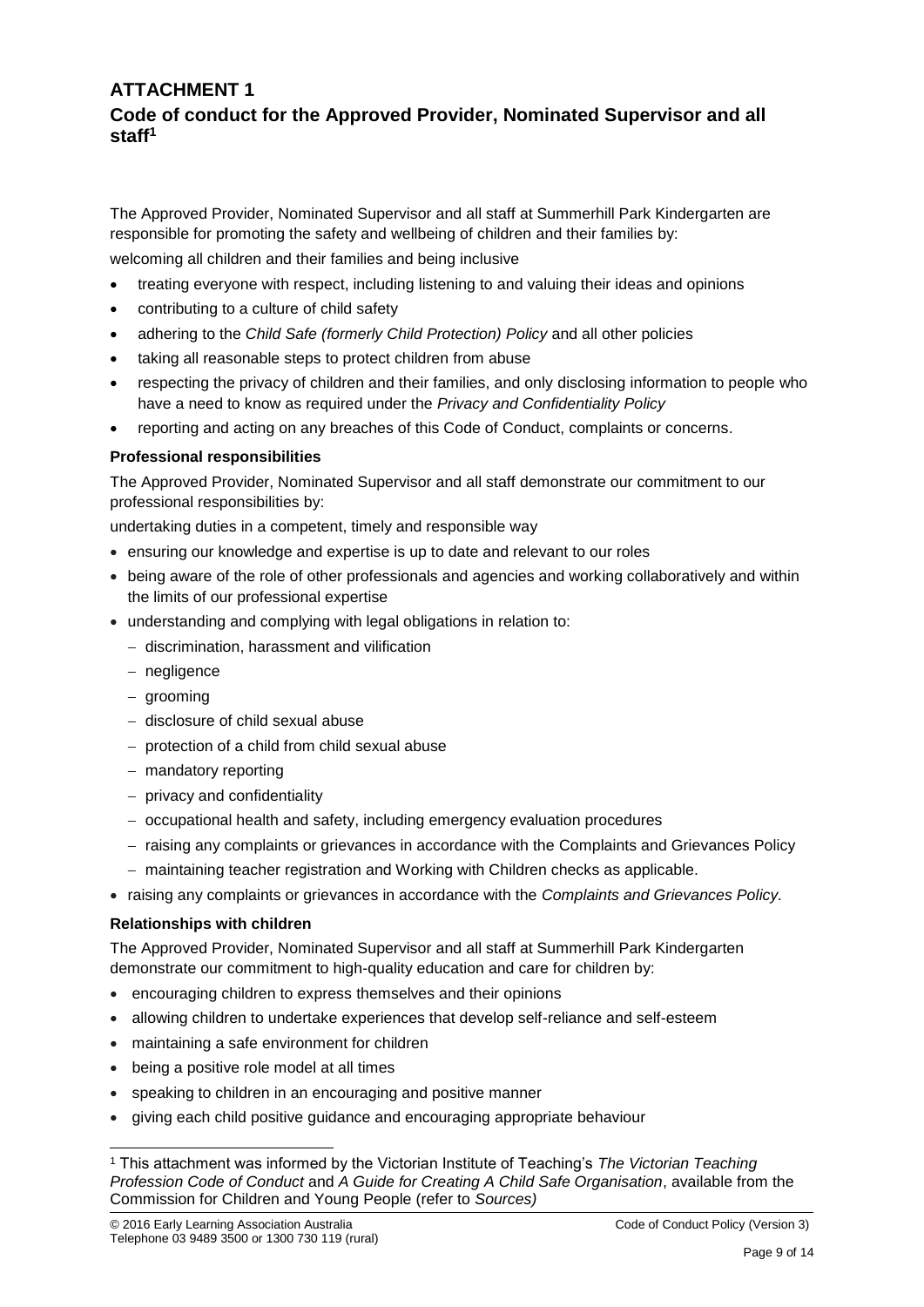- providing opportunities for children to interact and develop respectful and positive relationships with each other, and with other staff members and volunteers at the service
- regarding all children equally, and with respect and dignity
- having regard to their cultural values and supporting them to express their culture
- respecting individual difference including age, physical and intellectual development, and catering for the abilities of each child at the service
- working with children in an open and transparent way by informing other staff about the work being done with children
- encouraging and assisting children to undertake activities of a personal nature for themselves e.g. toileting and changing clothes
- informing children if physical contact is required for any purpose, asking them if they are comfortable with this interaction and complying with the *Interactions with Children policy*.

#### **Relationships with parents/guardians and families**

In our relationships with parents/guardians and families, the Approved Provider, Nominated Supervisor and all staff demonstrate our commitment to collaboration by:

- working collaboratively with parents/guardians and families
- considering the perspective of parents/guardians and families when making decisions that impact on the education and care of their child
- communicating with parents/guardians and families in a timely and sensitive manner
- responding to concerns expressed by parents/guardians and families in a timely and appropriate manner.

#### **Relationships with employer and between colleagues**

In relationships with the Approved Provider, Nominated Supervisor and between colleagues, staff demonstrate collegiality by:

- encouraging others to act in accordance with this Code of Conduct and taking action when they observe behaviours which are outside of the Code of Conduct
- developing relationships based on mutual respect, equity and fairness
- working in partnership in a courteous, respectful and encouraging manner
- valuing the input of others
- sharing expertise and knowledge in appropriate forums, and in a considered manner
- respecting the rights of others as individuals
- giving encouraging and constructive feedback, and respecting the value of different professional approaches
- being prepared to have difficult conversations and use constructive processes to address differences of opinion.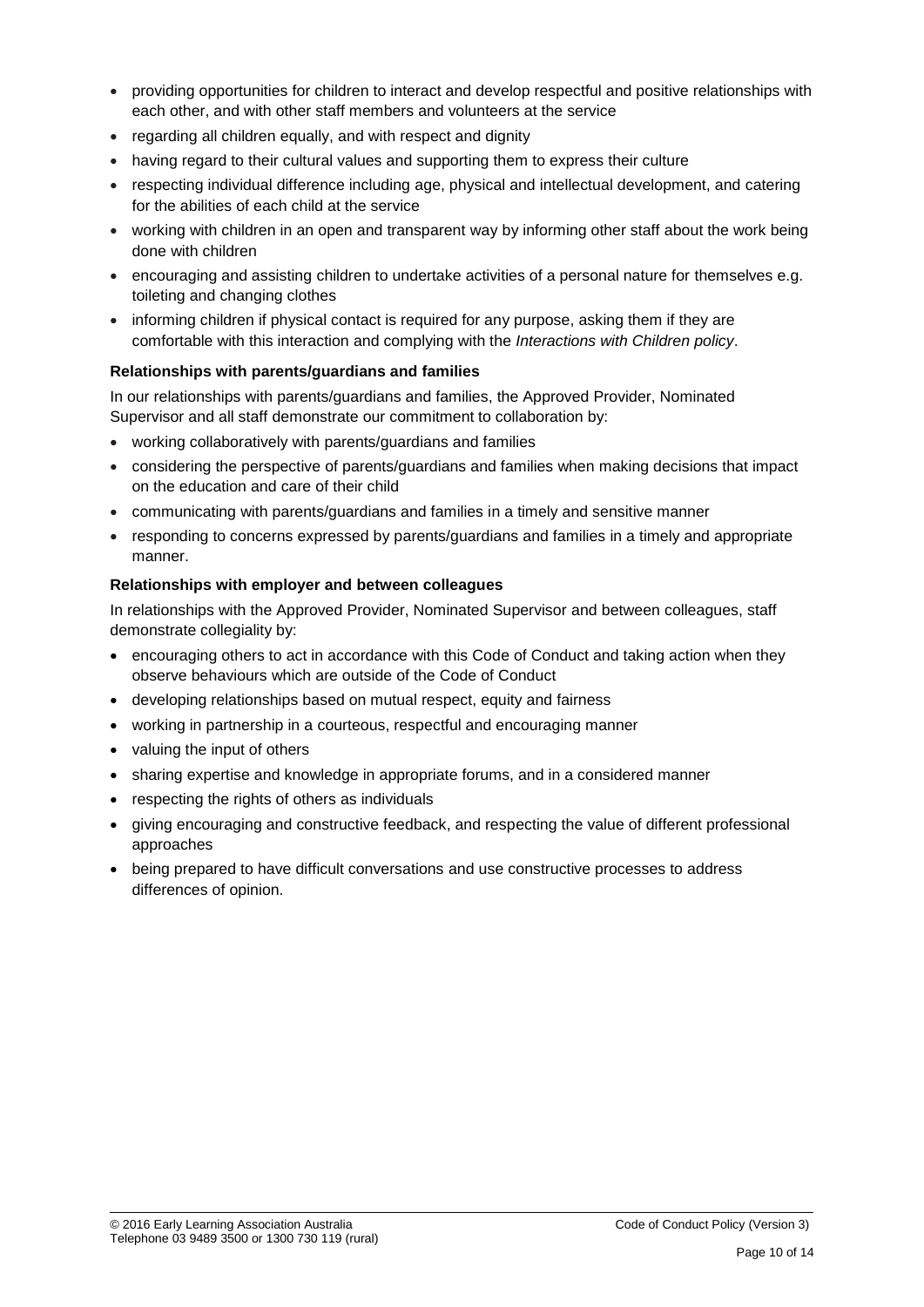## **ATTACHMENT 2 Code of Conduct Policy Acknowledgement for staff**

I hereby acknowledge that on [Date], I received a copy of the *Code of Conduct Policy* for Summerhill Park Kindergarten.

I have read the policy and I understand its contents.

I commit to abiding by the Code of Conduct and fulfilling my responsibilities as outlined in this policy whilst working at Summerhill Park Kindergarten.

I understand that the Approved Provider will address any breach of this policy, and that any *serious* breach could lead to disciplinary or legal action.

| Signature         | Name (please print) | Date |
|-------------------|---------------------|------|
| Witness signature | Name (please print) | Date |

Thank you for your contribution to making Summerhill Park Kindergarten an open, safe, welcoming and friendly environment.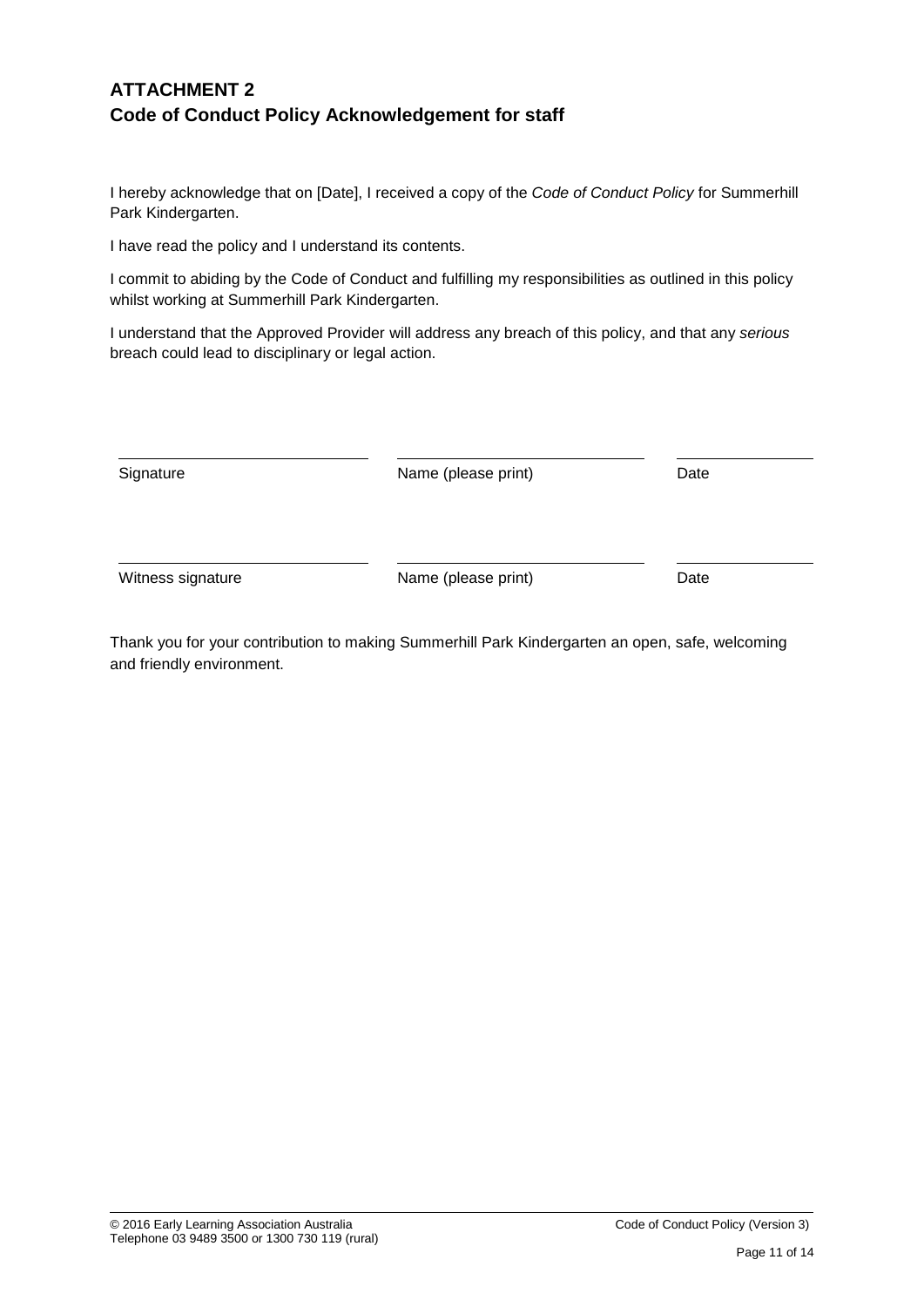## **ATTACHMENT 3 Code of conduct for parents/guardians, students, volunteers, contractors and visitors**

I commit to contributing to creating an environment at Summerhill Park Kindergarten that:

- respects the rights of the child and values diversity
- acknowledges the vulnerability of Aboriginal children, children from a culturally and linguistically diverse background and children with a disability and has zero tolerance of discrimination
- maintains a duty of care (refer to *Definitions*) towards all children at the service
- is committed to the safety and wellbeing of each child at the service
- is committed to the safety and wellbeing of all staff at the service
- provides a safe and secure environment for all at the service
- provides an open, welcoming environment in which everyone's contribution is valued and respected
- is committed to communicating openly and honestly
- is committed to continually learning how to be inclusive and respectful of cultural needs
- encourages parents/guardians, volunteers, students and community members to support and participate in the program and activities of the service.

#### **Relationships with children**

In our relationships with children, I commit to:

- being a positive role model at all times
- encouraging children to express themselves and their opinions
- allowing children to undertake experiences that develop self-reliance and self-esteem
- maintaining a safe environment for children
- speaking to children in an encouraging and positive manner
- giving each child positive guidance and encouraging appropriate behaviour
- regarding all children equally, and with respect and dignity
- having regard to each child's cultural values
- respecting individual difference including age, physical and intellectual development, and catering for the abilities of each child at the service.

#### **Relationships with the Approved Provider, Nominated Supervisor, staff and others**

In my relationships with the Approved Provider, Nominated Supervisor, staff, other parents/guardians, volunteers and visitors I commit to:

- reading and abiding by the *Code of Conduct Policy*
- developing relationships based on mutual respect
- working in partnership in a courteous, respectful and encouraging manner
- valuing the input of others
- sharing our expertise and knowledge in a considered manner
- respecting the rights of others as individuals
- giving encouraging and constructive feedback, and respecting the value of different professional approaches
- respecting the privacy of children and their families and only disclosing information to people who have a need to know as required under the Privacy and Confidentiality policy
- following the directions of staff at all times
- treating the kindergarten environment with respect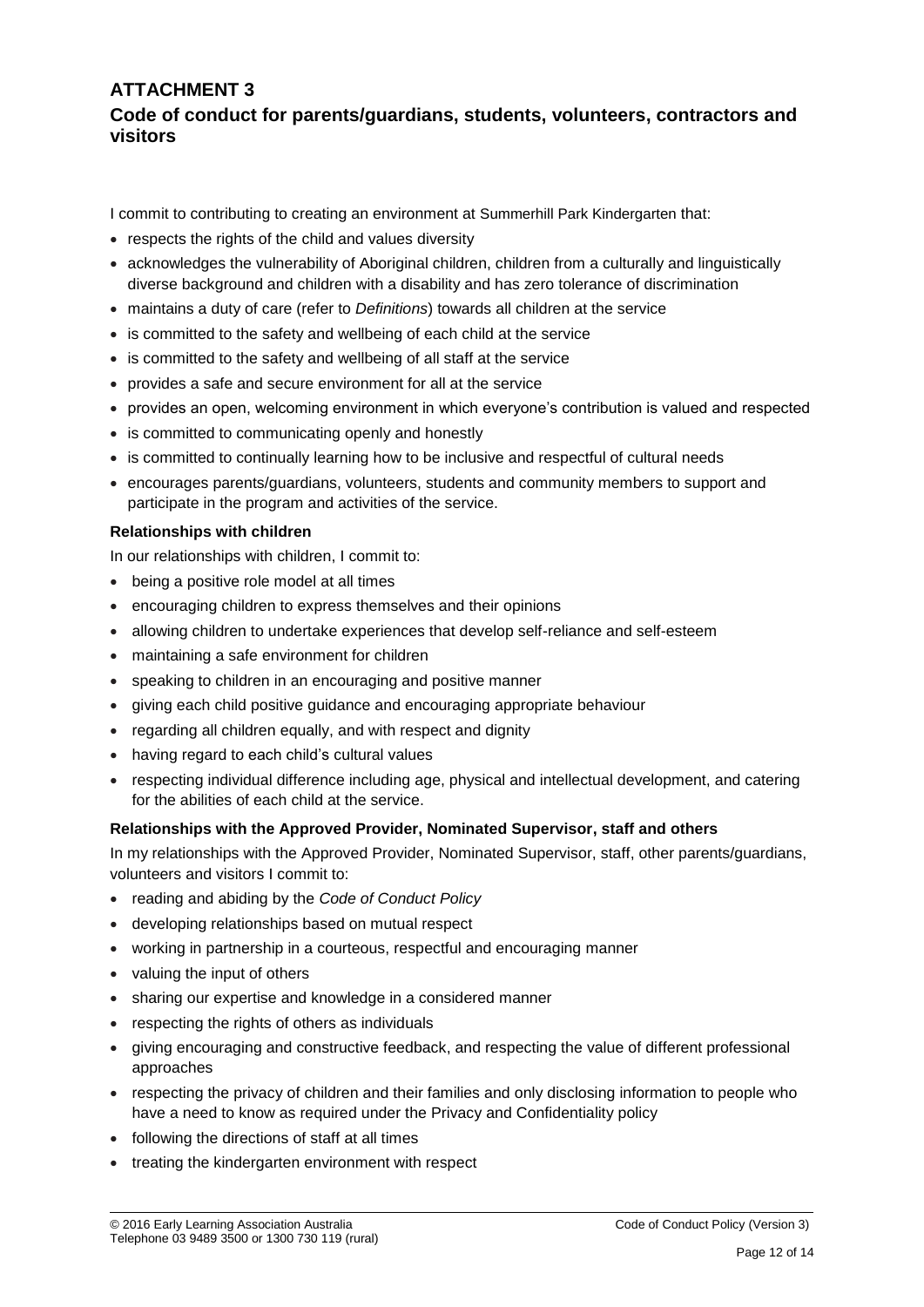- raising any concerns, including concerns about safety, as soon as possible with staff to ensure that they can be resolved efficiently
- raising any complaints or grievances in accordance with the *Complaints and Grievances Policy.*